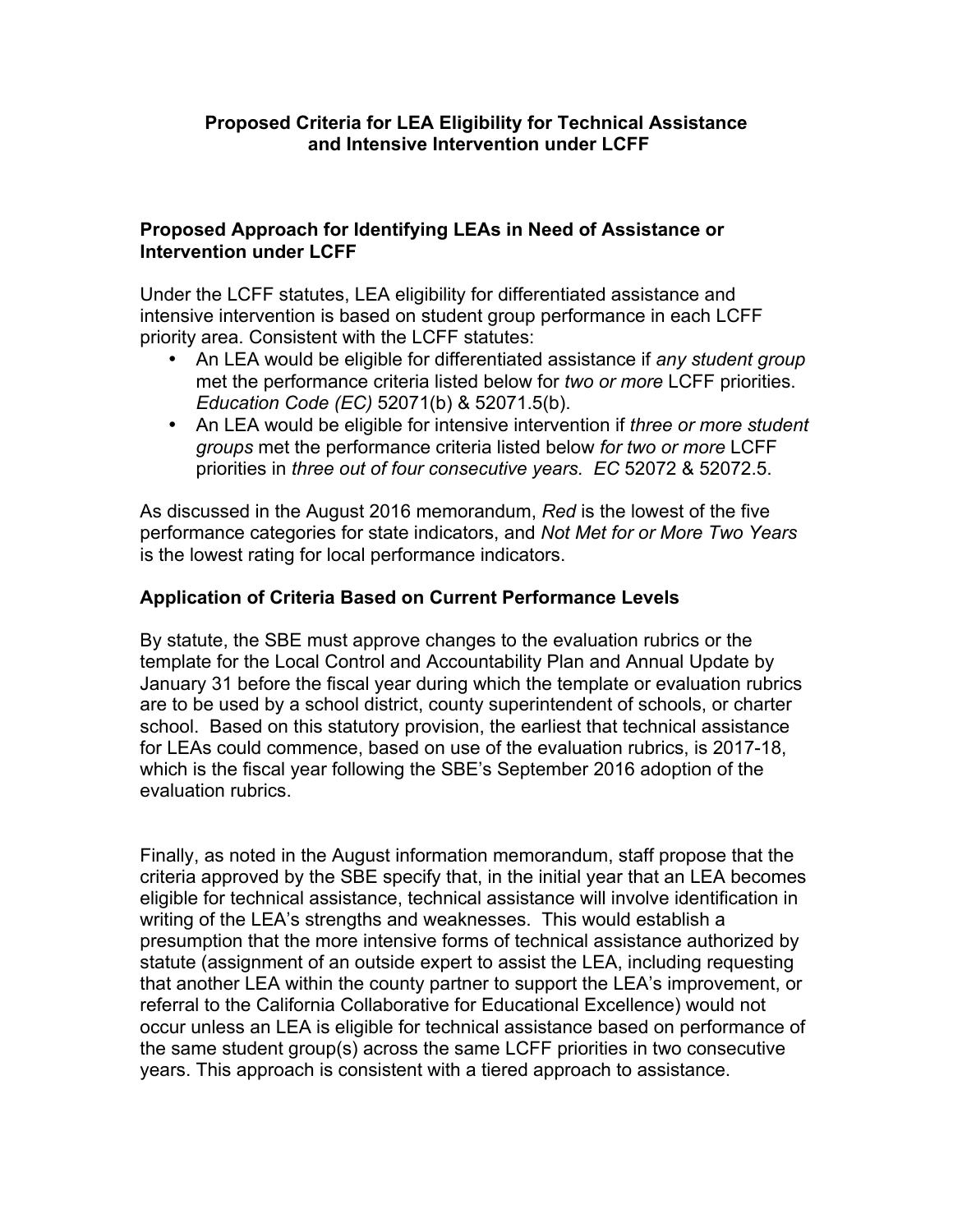#### **Proposed Criteria for Determining LEA Eligibility for Differentiated Assistance and Intensive Intervention**

*Basics (Priority 1)*

• *Not Met for Two or More Years* on Local Performance Indicator

#### *Implementation of State Academic Standards (Priority 2)*

• *Not Met for Two or More Years* on Local Performance Indicator

#### *Parent Engagement (Priority 3)*

• *Not Met for Two or More Years* on Local Performance Indicator

# *Pupil Achievement (Priority 4)*

- *Red* on both English Language Arts and Math tests OR
- *Red* on English Language Arts or Math test AND *Orange* on the other test OR
- *Red* on the English Learner Indicator (English learner student group only)

# *Pupil Engagement (Priority 5)*

- *Red* on Graduation Rate Indicator OR
- *Red* on Chronic Absence Indicator

# *School Climate (Priority 6)*

- *Red* on Suspension Rate Indicator OR
- *Not Met for Two or More Years* on Local Performance Indicator

# *Access to and Outcomes in a Broad Course of Study (Priorities 7 & 8)*

• *Red* on College/Career Indicator

# *Coordination of Services for Expelled Pupils – COEs Only (Priority 9)*

• *Not Met for Two or More Years* on Local Performance Indicator

# *Coordination of Services for Foster Youth – COEs Only (Priority 10)*

• *Not Met for Two or More Years* on Local Performance Indicator

More details on the next pages, including possible ongoing revisions to these documents as more information becomes available.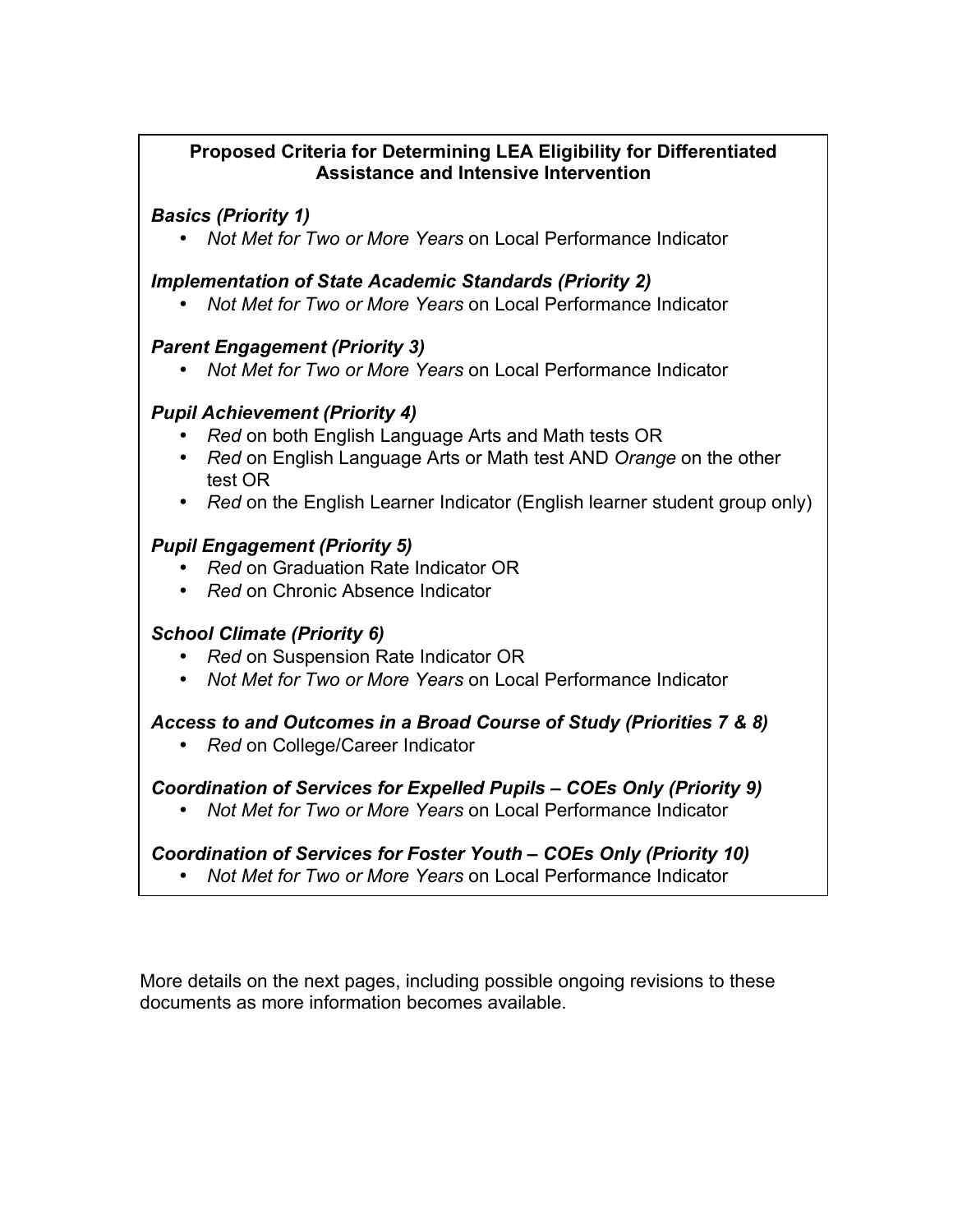*Basics (Priority 1), Implementation of State Academic Standards (Priority 2), Parent Engagement (Priority 3), Coordination of Services for Expelled Pupils – COEs Only (Priority 9), and Coordination of Services for Foster Youth – COEs Only (Priority 10).* There is a single local performance indicator for each of these LCFF priorities.

Staff recommend that an LEA with the [*Not Met for Two or More Years*] rating on a local performance indicator would be eligible for technical assistance or intervention based on the relevant LCFF priority for any student group that has a valid n-size (e.g., has a valid n-size at the LEA level, as specified in *EC* 52052) at the LEA level.

**Pupil Achievement (Priority 4).** The indicator for the English Language Arts/Literacy (ELA) and Math assessments and the English Learner Indicator (ELI) address this LCFF priority.

Staff propose analyzing performance on the ELA and Math assessments together. Specifically, staff propose that an LEA would be eligible based on this LCFF priority whenever a student group that is in the *Red* category on one assessment is in the *Orange* or *Red* performance categories on the other assessment.

The English learner student group, however, presents a special case. The English Learner Indicator (ELI), which also addresses Priority 4, applies to English learners, in addition to the indicator for assessments. Staff propose that an LEA would be eligible for technical assistance or intervention based on this LCFF priority for the English learner student group in two situations: (1) the condition described above for performance on ELA and Math assessments and/or (2) being in the *Red* performance category on the ELI.

*Pupil Engagement (Priority 5).* Graduation rate and chronic absenteeism address this LCFF priority.

Staff propose that an LEA would be eligible for technical assistance or intervention based on this LCFF priority whenever a student group is in the *Red* performance category on *either* graduation rate or chronic absenteeism. Staff propose, however, revisiting this decision when the SBE establishes performance categories after chronic absence data become available in fall 2017. This will ensure that the final determination is informed by data analysis.

**School Climate (Priority 6).** Suspension rate and the local climate survey standard address this LCFF priority.